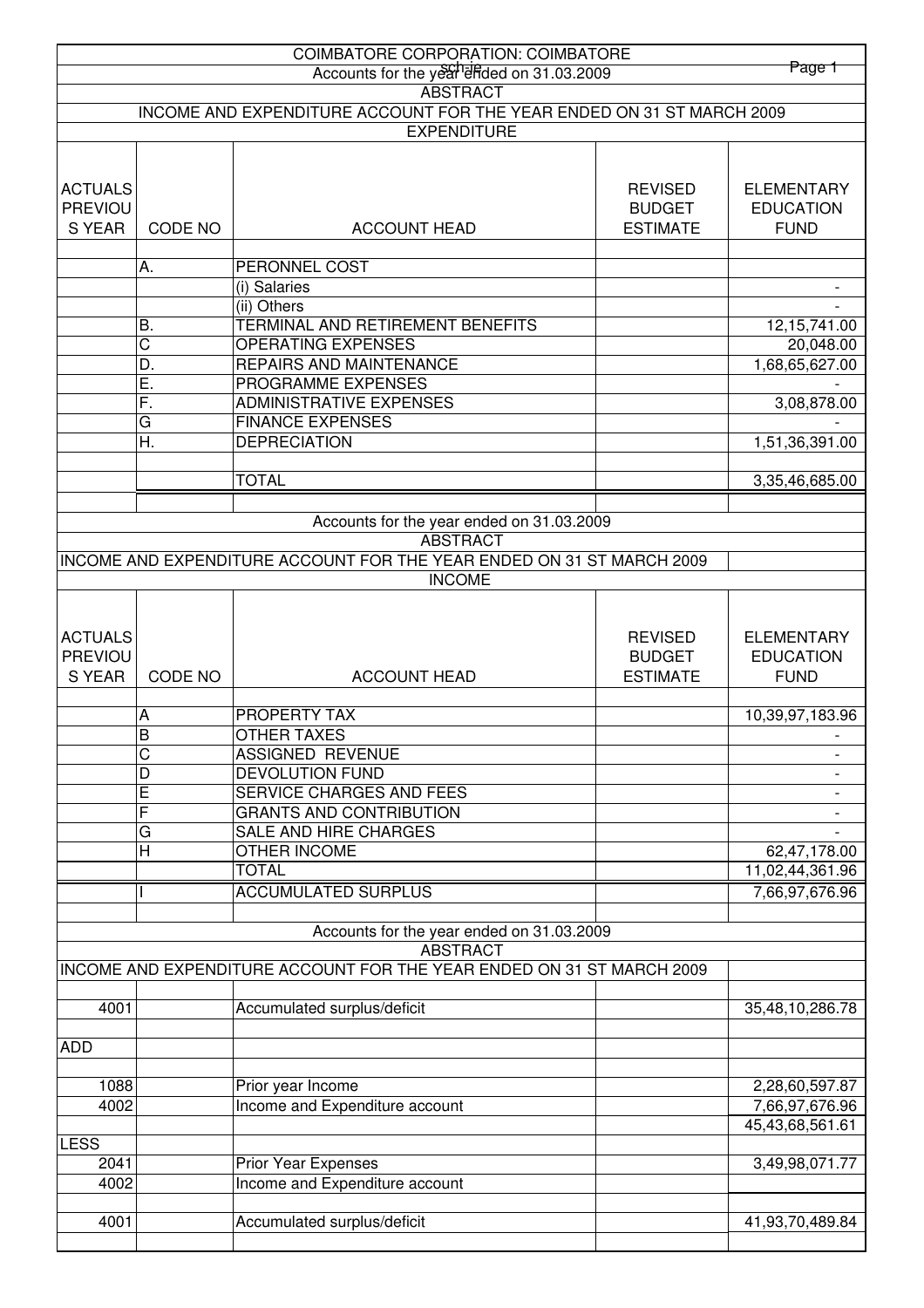|                                                                                             |            | COIMBATORE CORPORATION <sup>C</sup> COIMBATORE                                              |                                                      | Page 2 |
|---------------------------------------------------------------------------------------------|------------|---------------------------------------------------------------------------------------------|------------------------------------------------------|--------|
| Accounts for the year ended on 31.03.2009<br>SCHEDULE TO                                    |            |                                                                                             |                                                      |        |
|                                                                                             |            |                                                                                             |                                                      |        |
| INCOME AND EXPENDITURE ACCOUNT FOR THE YEAR ENDED ON 31 ST MARCH 2009<br><b>EXPENDITURE</b> |            |                                                                                             |                                                      |        |
|                                                                                             |            |                                                                                             | <b>REVENUE</b>                                       |        |
|                                                                                             |            |                                                                                             | <b>FUND/CAPITAL</b>                                  |        |
|                                                                                             |            |                                                                                             | <b>FUND</b>                                          |        |
|                                                                                             |            | A. PERSONNEL COST:                                                                          | <b>RS</b>                                            |        |
|                                                                                             |            | I) SALARIES                                                                                 |                                                      |        |
|                                                                                             |            |                                                                                             |                                                      |        |
|                                                                                             |            | 2001 Pay including Personal Pay                                                             | $\overline{\phantom{a}}$                             |        |
|                                                                                             | $2003$ D.A |                                                                                             | $\overline{\phantom{a}}$                             |        |
|                                                                                             |            | 2005 H.R.A<br>2006 C.C.A                                                                    | $\overline{\phantom{a}}$<br>$\overline{\phantom{a}}$ |        |
|                                                                                             |            |                                                                                             |                                                      |        |
|                                                                                             |            | Total                                                                                       | $\overline{\phantom{a}}$                             |        |
|                                                                                             |            |                                                                                             |                                                      |        |
|                                                                                             |            |                                                                                             |                                                      |        |
|                                                                                             |            | A. PERSONNEL COST                                                                           |                                                      |        |
|                                                                                             |            | ii) OTHERS                                                                                  |                                                      |        |
|                                                                                             |            | 2012 Travel expense                                                                         | $\overline{\phantom{a}}$                             |        |
|                                                                                             |            |                                                                                             |                                                      |        |
|                                                                                             |            | Total                                                                                       | $\blacksquare$                                       |        |
|                                                                                             |            |                                                                                             |                                                      |        |
|                                                                                             |            |                                                                                             |                                                      |        |
|                                                                                             |            | <b>B. TERMINAL AND RETIREMENT BENEFITS:</b>                                                 |                                                      |        |
|                                                                                             |            |                                                                                             |                                                      |        |
|                                                                                             |            | 2031 Pension (Superannuation/Retiring/ Invalid etc.,/ Fam<br>2032 Commuted Value Of Pension | 11,26,112.00<br>89,629.00                            |        |
|                                                                                             |            | 2033 Death cum retirement Gratutity                                                         |                                                      |        |
|                                                                                             |            |                                                                                             |                                                      |        |
|                                                                                             |            | Total                                                                                       | 12, 15, 741.00                                       |        |
|                                                                                             |            |                                                                                             |                                                      |        |
|                                                                                             |            |                                                                                             |                                                      |        |
|                                                                                             |            |                                                                                             |                                                      |        |
|                                                                                             |            | <b>C. OPERATING EXPENSES</b>                                                                |                                                      |        |
|                                                                                             |            | 2043 Expenditure on Food Sampling                                                           |                                                      |        |
|                                                                                             |            | 2108 Rent on Buildings                                                                      | 20,048.00                                            |        |
|                                                                                             |            |                                                                                             |                                                      |        |
|                                                                                             |            | Total                                                                                       | 20,048.00                                            |        |
|                                                                                             |            |                                                                                             |                                                      |        |
|                                                                                             |            |                                                                                             |                                                      |        |
|                                                                                             |            | <b>D.REPAIRS AND MAINTENACE</b>                                                             |                                                      |        |
|                                                                                             |            |                                                                                             |                                                      |        |
|                                                                                             |            | 2073 Repairs and Building - Buildings                                                       |                                                      |        |
|                                                                                             |            | 2079 Maintenace of Nutritious Meal Centres                                                  | 33,966.00                                            |        |
|                                                                                             |            | 2090 Wages                                                                                  | 73,43,801.00                                         |        |
|                                                                                             |            | 2126 Maintenace Expenses - Elementary Schools                                               | 94,87,860.00                                         |        |
|                                                                                             |            | Total                                                                                       | 1,68,65,627.00                                       |        |
|                                                                                             |            |                                                                                             |                                                      |        |
|                                                                                             |            | <b>E.PROGRAMME EXPENSES</b>                                                                 |                                                      |        |
|                                                                                             |            |                                                                                             |                                                      |        |
|                                                                                             |            | 2105 Improvements to Compost Yard                                                           | $\overline{\phantom{a}}$                             |        |
|                                                                                             |            |                                                                                             |                                                      |        |
|                                                                                             |            | Total                                                                                       | $\overline{\phantom{a}}$                             |        |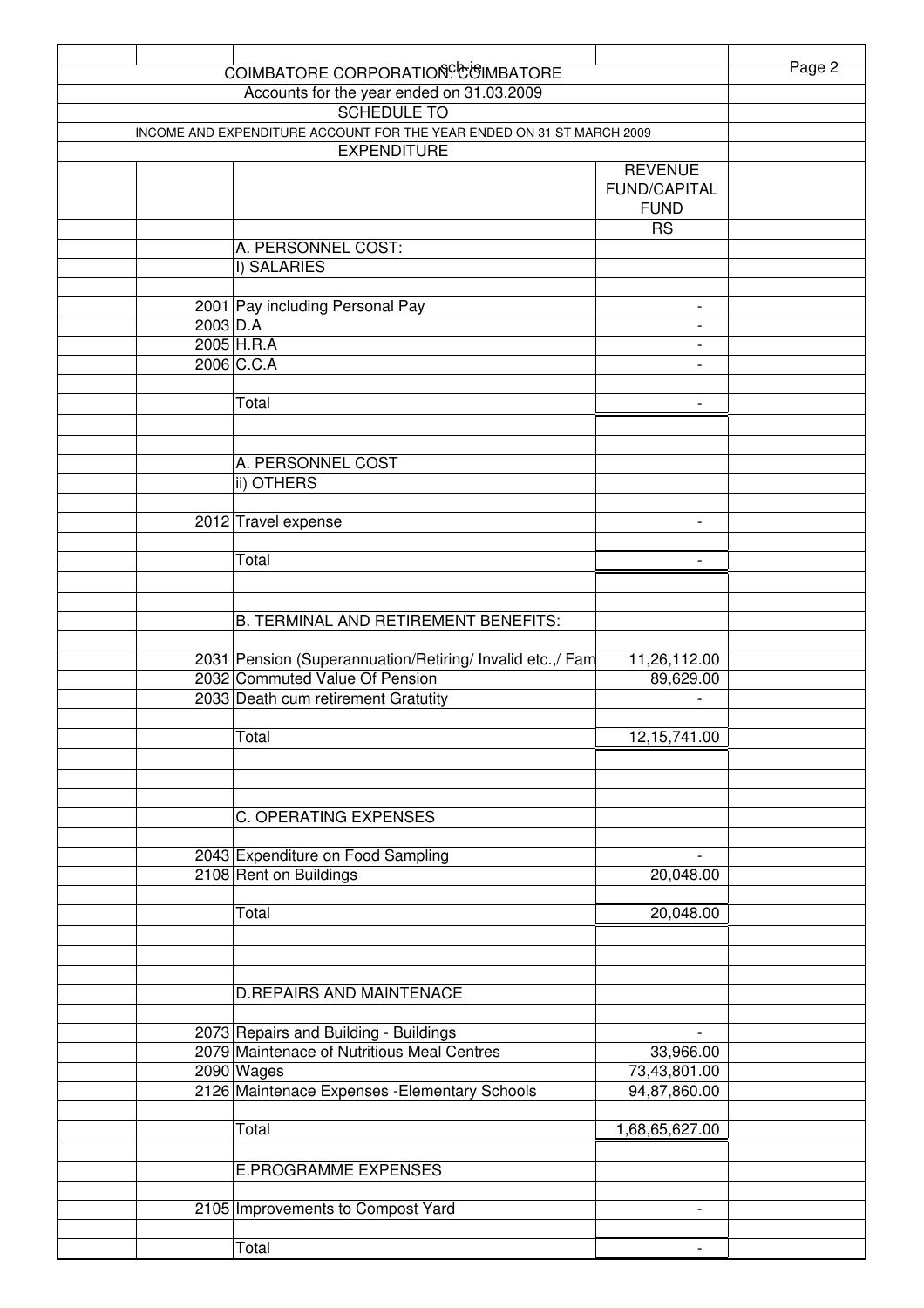|  | F. ADMINISTRATIVE EXPENSES                              |                          | Page 3 |
|--|---------------------------------------------------------|--------------------------|--------|
|  | 2015 Telephone Charges                                  | $\sim$                   |        |
|  | 2018 Stationery And printing                            | 2,025.00                 |        |
|  | 2020 Other Expenses                                     | 1,44,652.00              |        |
|  | 2046 Books and Periodicals and Magazines                | 1,59,929.00              |        |
|  | 2054 Contributions                                      |                          |        |
|  | 2028 Bank Charges                                       | 2,272.00                 |        |
|  |                                                         |                          |        |
|  | Total                                                   | 3,08,878.00              |        |
|  |                                                         |                          |        |
|  |                                                         |                          |        |
|  | <b>G. FINANCE EXPENSES</b>                              |                          |        |
|  |                                                         |                          |        |
|  | 2022 Provision for Doubtful Collection of Revenue Items | $\overline{\phantom{a}}$ |        |
|  |                                                         |                          |        |
|  | Total                                                   | $\overline{\phantom{a}}$ |        |
|  |                                                         |                          |        |
|  |                                                         |                          |        |
|  |                                                         |                          |        |
|  | H. DEPRECIATION                                         |                          |        |
|  |                                                         |                          |        |
|  |                                                         |                          |        |
|  | 2038 Depreciation                                       | 1,51,36,391.00           |        |
|  | Total                                                   |                          |        |
|  |                                                         | 1,51,36,391.00           |        |
|  |                                                         |                          |        |
|  |                                                         |                          |        |
|  |                                                         |                          |        |
|  |                                                         |                          |        |
|  |                                                         |                          |        |
|  |                                                         |                          |        |
|  |                                                         |                          |        |
|  |                                                         |                          |        |
|  |                                                         |                          |        |
|  |                                                         |                          |        |
|  |                                                         |                          |        |
|  |                                                         |                          |        |
|  |                                                         |                          |        |
|  |                                                         |                          |        |
|  |                                                         |                          |        |
|  |                                                         |                          |        |
|  |                                                         |                          |        |
|  |                                                         |                          |        |
|  |                                                         |                          |        |
|  |                                                         |                          |        |
|  |                                                         |                          |        |
|  |                                                         |                          |        |
|  |                                                         |                          |        |
|  |                                                         |                          |        |
|  |                                                         |                          |        |
|  |                                                         |                          |        |
|  |                                                         |                          |        |
|  |                                                         |                          |        |
|  |                                                         |                          |        |
|  |                                                         |                          |        |
|  |                                                         |                          |        |
|  |                                                         |                          |        |
|  |                                                         |                          |        |
|  |                                                         |                          |        |
|  |                                                         |                          |        |
|  |                                                         |                          |        |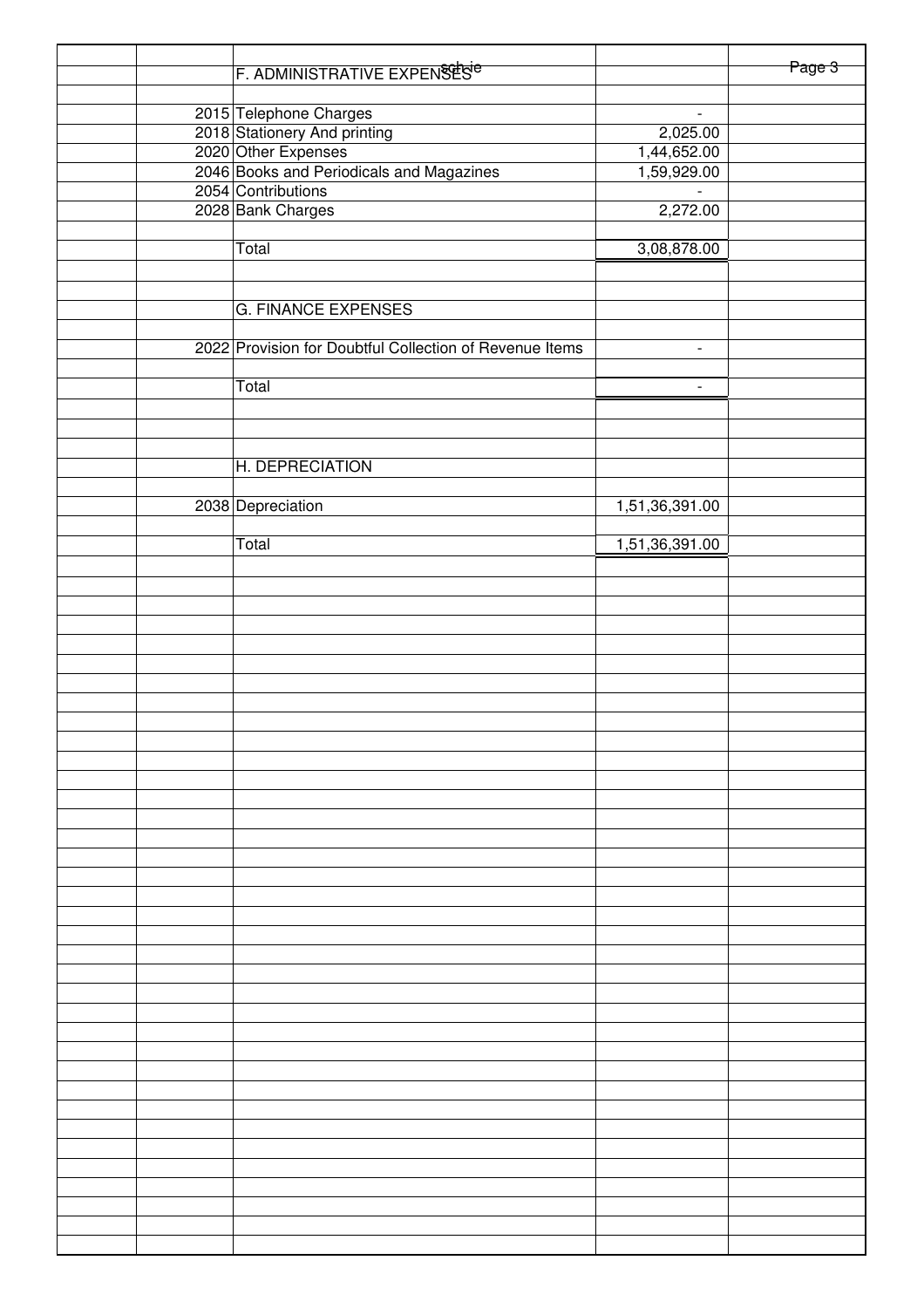|                                                                                        |      | sch-ie                                                  |                                                      | Page 4 |
|----------------------------------------------------------------------------------------|------|---------------------------------------------------------|------------------------------------------------------|--------|
|                                                                                        |      | COIMBATORE CORPORATION: COIMBATORE                      |                                                      |        |
|                                                                                        |      |                                                         |                                                      |        |
|                                                                                        |      |                                                         |                                                      |        |
| INCOME AND EXPENDITURE ACCOUNT FOR THE YEAR ENDED ON 31 ST MARCH 2009<br><b>INCOME</b> |      |                                                         |                                                      |        |
|                                                                                        |      |                                                         |                                                      |        |
|                                                                                        |      | A. PROPERTY TAX                                         |                                                      |        |
|                                                                                        |      | 1003 Education Tax                                      | 10,39,97,183.96                                      |        |
|                                                                                        |      | 1005 Excess Remittance-(Excess collection) Property tax |                                                      |        |
|                                                                                        |      | Total                                                   | 10,39,97,183.96                                      |        |
|                                                                                        |      |                                                         |                                                      |        |
|                                                                                        |      | <b>B. OTHER TAXES</b>                                   |                                                      |        |
|                                                                                        |      | 1006 Profession Tax                                     | $\overline{\phantom{a}}$                             |        |
|                                                                                        |      | Total                                                   | $\blacksquare$                                       |        |
|                                                                                        |      |                                                         |                                                      |        |
|                                                                                        |      | C. ASSIGNED REVENUE                                     |                                                      |        |
|                                                                                        |      | 1046 Duty on transfer of Property                       | $\overline{\phantom{a}}$                             |        |
|                                                                                        |      |                                                         |                                                      |        |
|                                                                                        |      | Total                                                   | $\overline{\phantom{a}}$                             |        |
|                                                                                        |      |                                                         |                                                      |        |
|                                                                                        |      | D. DEVOLUTION FUND                                      |                                                      |        |
|                                                                                        |      | 1053 Devolutuion Fund                                   | $\overline{\phantom{a}}$                             |        |
|                                                                                        |      | Total                                                   | $\overline{\phantom{a}}$                             |        |
|                                                                                        |      |                                                         |                                                      |        |
|                                                                                        |      | E. SERVICE CHARGES AND FEES                             |                                                      |        |
|                                                                                        |      | 1016 Fees under Places of Public Resorts Act            |                                                      |        |
|                                                                                        |      |                                                         |                                                      |        |
|                                                                                        |      | Total                                                   | $\overline{\phantom{0}}$                             |        |
|                                                                                        |      | F. GRANTS AND CONTRIBUTION                              |                                                      |        |
|                                                                                        |      |                                                         |                                                      |        |
|                                                                                        |      | 1051 Grants for Natural Calamities                      | $\overline{\phantom{a}}$                             |        |
|                                                                                        |      |                                                         |                                                      |        |
|                                                                                        |      | G. SALE AND HIRE CHARGES                                | $\overline{\phantom{0}}$                             |        |
|                                                                                        |      |                                                         |                                                      |        |
|                                                                                        |      | 1057 Profit in Sale of Asstes                           | $\overline{\phantom{a}}$                             |        |
|                                                                                        |      | Total                                                   | $\overline{\phantom{a}}$                             |        |
|                                                                                        |      |                                                         |                                                      |        |
|                                                                                        |      | H. OTHER INCOME                                         |                                                      |        |
|                                                                                        |      |                                                         |                                                      |        |
|                                                                                        |      | 1022 Market fees- Daily Market<br>1045 Other Income     | $\overline{\phantom{a}}$<br>$\overline{\phantom{a}}$ |        |
|                                                                                        |      | 1058 Hire charges                                       | $\overline{\phantom{a}}$                             |        |
|                                                                                        | 1067 |                                                         | 2,735.00                                             |        |
|                                                                                        |      | 1068 Interest from Bank                                 | 52,399.00                                            |        |